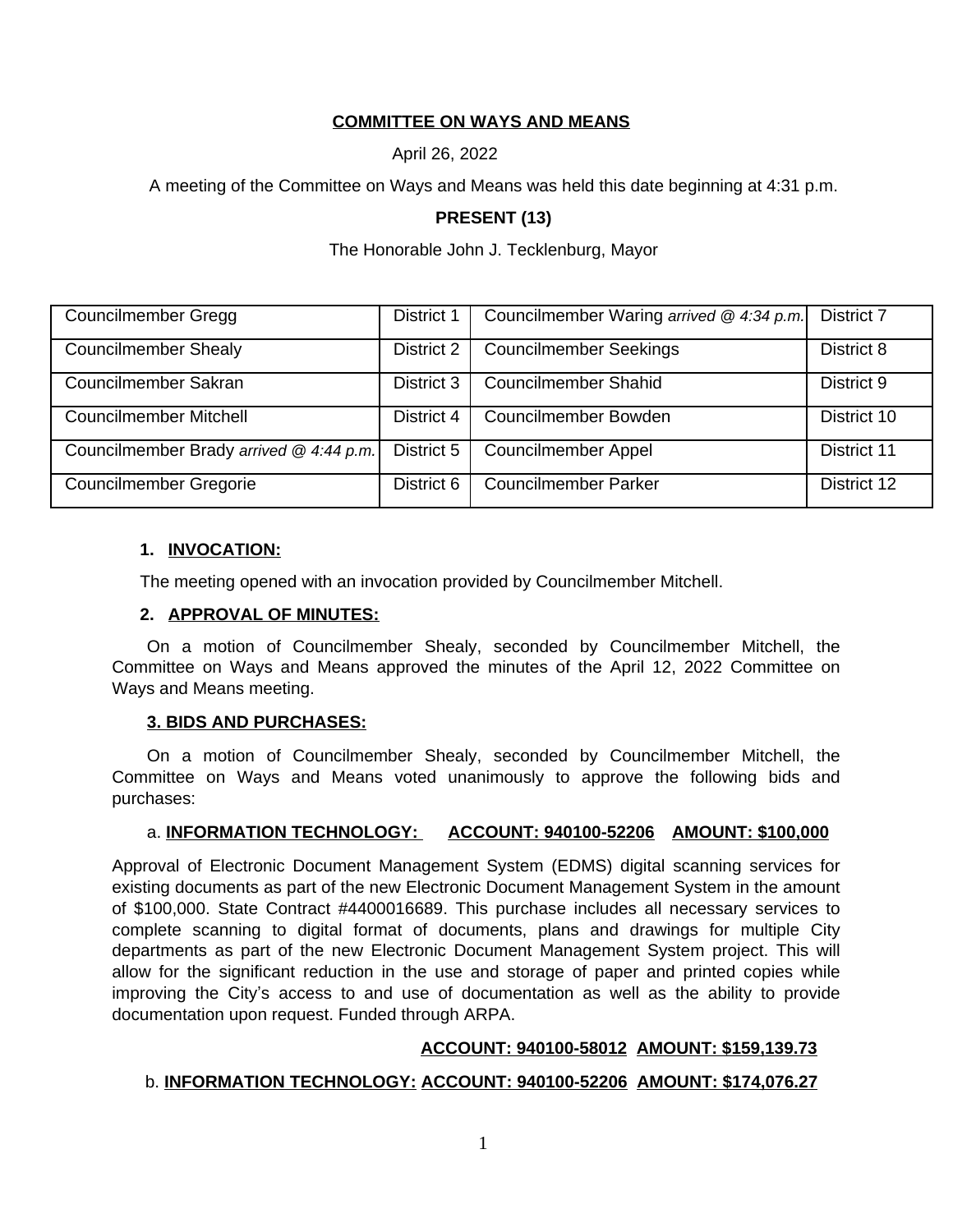Approval to purchase software & services to implement Phase IV of the new Electronic Document Management System (EDMS) in the amount of \$333,216.00. State Contract #4400016689. This purchase includes all necessary software and services to implement the fourth and final phase of the new Electronic Document Management System to facilitate the conversion of existing printed documents and plans to digital format and to process future documentation in digital format, significantly reducing the use of paper, saving money, time and storage while improving the City's interaction with residents and customers. This project will add the following departments and divisions into the previously installed base system implemented under Phase I: Municipal Court, Clerk of Council, Prosecutor's Office, Budget Management, Finance, Procurement, Real Estate Management, and Safety Management. Funded through ARPA.

## c. **PARKS DEPARTMENT: ACCOUNT: 170100-52206 AMOUNT: \$15,000**

Approval to process a change order to increase the Pest and Termite services contract from \$70,000.00 to \$85,000.00 by adding several City locations to the current contract with Palmetto Exterminators, 624 Orleans Road, Charleston, SC 29407. Solicitation #19-P062R. The amount needed for this item is \$15,000.

### d. **POLICE DEPARTMENT: ACCOUNT: 200000-52036 AMOUNT: \$25,920**

Approval to process a change order to increase the Tasers contract from \$288,000.00 to \$313,920.00 for taxes to the current contract with Axon Enterprises, Inc., 17800 N. 85<sup>th</sup> St., Scottsdale, AZ 85255. Sole Source. The amount needed for this item is \$25,920.

## **4. BUDGET, FINANCE, AND REVENUE COLLECTIONS: APPROVAL OF THE 2022 AMENDED STATE ACCOMMODATIONS TAX BUDGET APPROVED BY COUNCIL ON 12/7/21, TO AMEND THE BUDGET TO INCLUDE GRANT AWARDS FROM THE 2022 GRANT PROCESS HELD IN EARLY 2022. THIS WAS APPROVED BY THE ACCOMMODATIONS TAX ADVISORY COMMITTEE ON 4/14/2022.**

Councilmember Seekings said Item 4 was the State Accommodations Tax Budget for distribution that the City did annually. There were several criteria that applicants should meet to be funded. He said one of the recipients of a considerable sum of money, \$150,000, which was against the recommendation, was the Charleston Food and Wine Festival. He said the difference between 2022 and five years ago was that the Festival was produced and centered in the City of Charleston. Over time, they moved to North Charleston. Councilmember Seekings said he reviewed how much the City funded the Festival in the past five years. In 2017, they received \$150,000. In 2018, they received \$150,000. In 2019, they received \$140,000 with an additional \$37,500 from ARPA funds. The total in five years was \$515,000, and in response, they moved their operations to North Charleston. Funding was used to give back to the industry and in the community to advertise and get people to the City of Charleston.

The Festival was now centered in their culinary village. They brought famous chefs and crowds of people to North Charleston and placed people in hotel rooms in the City of Charleston, which created an influx of cars in and out of the City. He checked with hotels and foot traffic on King Street during the Festival compared to other festivals like Sewe and the Cooper River Bridge Run. Hotels had a higher occupancy rate the week after the Wine and Food Festival than during the Festival. He understood that the Festival had signed a three-year contract with North Charleston. Councilmember Seekings said funding festivals in North Charleston was not one of the missions of the City of Charleston; instead, it was to protect the few dollars and allocate them to priorities within the City. He said he would love to have a conversation about the Festival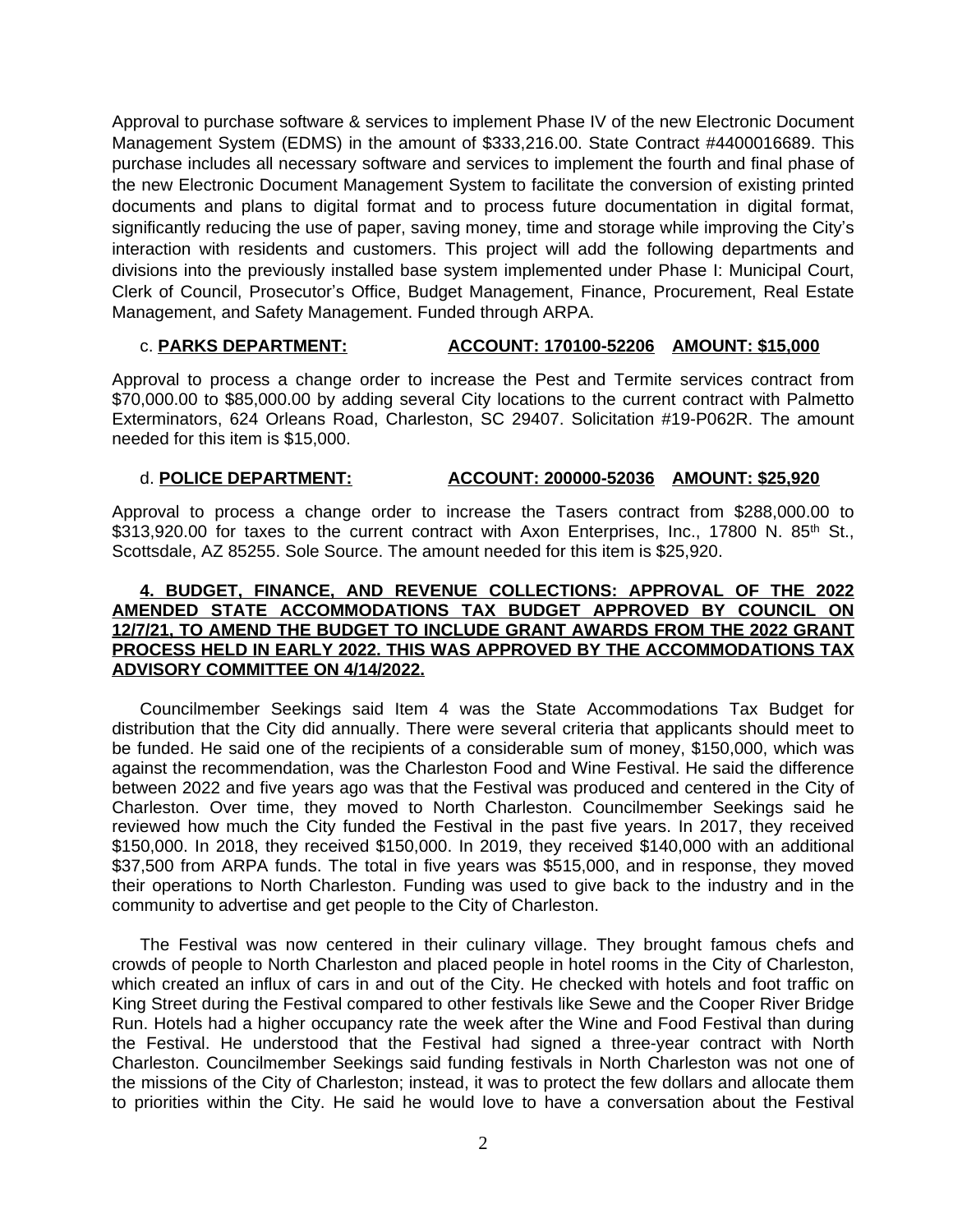returning downtown, but in the meantime, they should not be funded by the City to operate in North Charleston.

Councilmember Seekings said Item 4 was the State Accommodations Tax Budget for distribution that the City did annually. There were several criteria that applicants should meet to be funded. He said one of the recipients of a considerable sum of money, \$150,000, which was against the recommendation, was the Charleston Food and Wine Festival. He said the difference between 2022 and five years ago was that the Festival was produced and centered in the City of Charleston. Over time, they moved to North Charleston. Councilmember Seekings said he reviewed how much the City funded the Festival in the past five years. In 2017, they received \$150,000. In 2018, they received \$150,000. In 2019, they received \$140,000 with an additional \$37,500 from ARPA funds. The total in five years was \$515,000, and in response, they moved their operations to North Charleston. Funding was used to give back to the industry and in the community to advertise and get people to the City of Charleston.

The Festival was now centered in their culinary village. They brought famous chefs and crowds of people to North Charleston and placed people in hotel rooms in the City of Charleston, which created an influx of cars in and out of the City. He checked with hotels and foot traffic on King Street during the Festival compared to other festivals like Sewe and the Cooper River Bridge Run. Hotels had a higher occupancy rate the week after the Wine and Food Festival than during the Festival. He understood that the Festival had signed a three-year contract with North Charleston. Councilmember Seekings said funding festivals in North Charleston was not one of the missions of the City of Charleston; instead, it was to protect the few dollars and allocate them to priorities within the City. He said he would love to have a conversation about the Festival returning downtown, but in the meantime, they should not be funded by the City to operate in North Charleston.

Councilmember Sakran said there were still a number of events still held downtown and agreed with Councilmember Seekings that funding the Festival should be rethought for the following year. Coordinators of the Festival shared with Councilmember Sakran that they had issues with the space for several years. He suggested if the City wanted the Festival to return downtown, an alternate location should be planned for them. He asked a few questions like; when would in-person meetings be resumed for non-profit organizations and community organizations to come to ask questions? How was the list created, and who vetted the list? Councilmember Gregorie said it was an application process, and anyone could apply. Many organizations from Charleston received funding from the City, and to Councilmember Sakran, the Charleston Food and Wine Festival did not seem financially in need of funds. The Children's Museum received \$65,000, and there were no other organizations on the list that focused on youth and education issues. Everyone needed to have access. The Gibbes Museum was a top-line item, and Councilmember Sakran asked that other youth and education organizations be funded to the same tune as other organizations. Councilmember Gregorie said ownership of the facilities must also be considered.

Councilmember Shahid said that he, too, had several questions per his research. He asked if the City charged the Charleston Food and Wine Festival rent for any of the spaces they used. If the \$100,000 allocation was stripped or reduced, could it be used to fund other projects? The Charleston Black Expo only received \$25,000. Councilmember Gregorie said that most of the organizations received the amount they asked for if he was not mistaken. Councilmember Shahid said he believed it was somewhat disingenuous that the Festival moved out of the City of Charleston. He read an email they sent to the City regarding the benefit they brought to the City,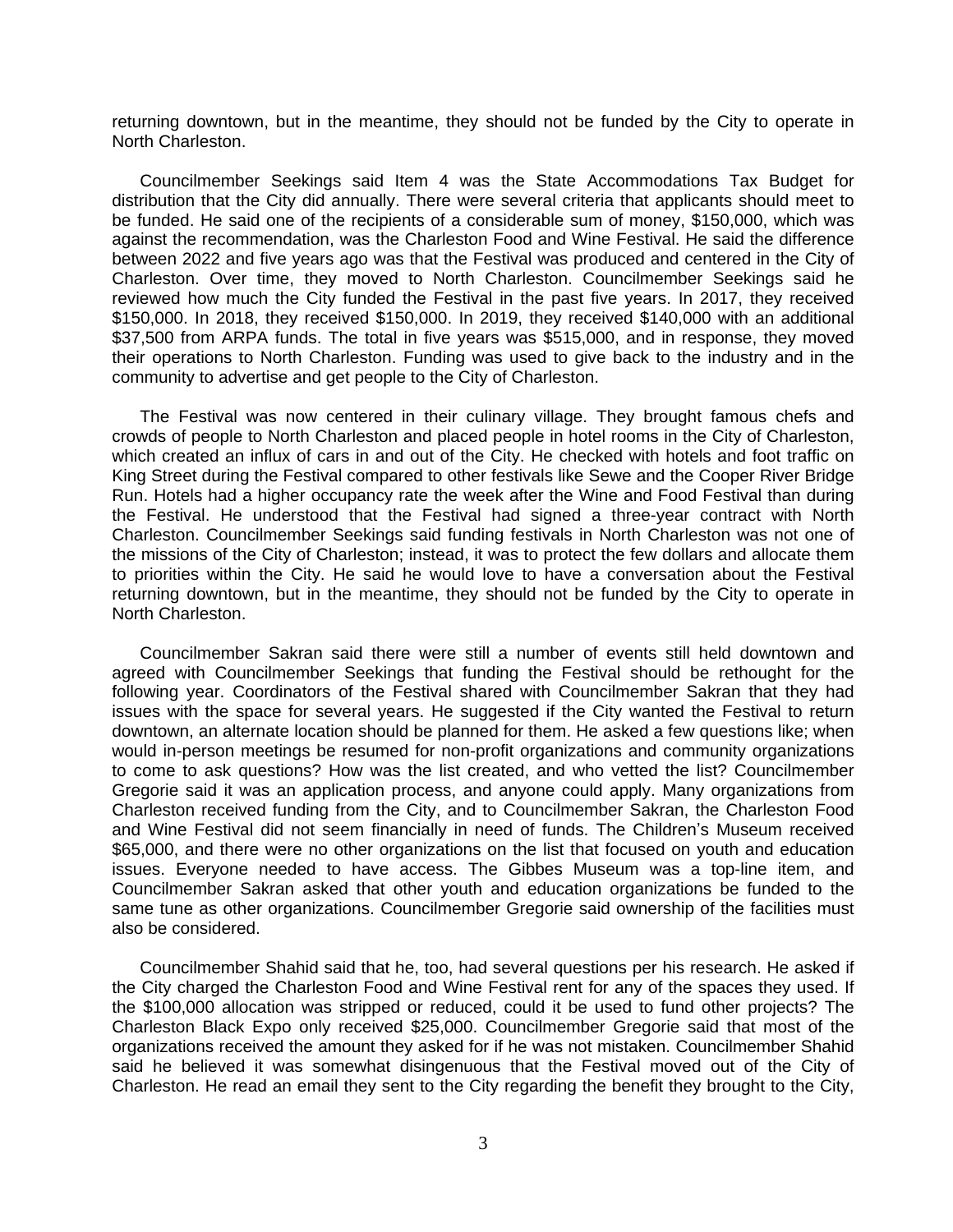which was true. The Charleston Wine and Food Festival indeed brought great benefit to the City, but if the City were to spend money on City promotions, the event should remain in the City.

Councilmember Waring said it was good for the new Councilmembers to know the relationship between the City and the Gibbes Museum. The City had 50 percent ownership. Mayor Tecklenburg said he attended an event of Charleston Food and Wine at the Gadsdenboro Park, across from the International Africa-American Museum, which was strategically planned because there was a gospel brunch in hopes of continuing to continue a relationship with the Museum. The Festival did have issues with Marion Square, which may have led them to move their main stage to North Charleston. They kept several events in the City of Charleston and promoted them through the association of many restaurants. Mayor Tecklenburg said he appreciated that the Accommodations Tax Advisory Committee cut the funding at the Committee level, and cutting it more was okay with him. Still, he suggested the City continue funding and see what happens over the next couple of years. The Festival would still be in both cities.

Councilmember Gregorie said he was unaware the Festival was leaving the City and learned from television. In response to Mayor Tecklenburg, Councilmember Seekings said he agreed with the Mayor, and the City should stay in the game with the Festival, but part of the game should be a discussion with them about what the future held. If the City were to invest so much money, would it still be the Charleston Food and Wine Festival centered in Charleston? He said they traded off the most valuable mark that South Carolina owned, Charleston. To add money on top of that for the Festival to spend the money in North Charleston did not sit well with him. The Festival was only one year into its 3-year contract. There was no transportation currently for moving people back and forth, so the City should stay engaged with them, but one of the engagements was not to send a check but to have an open and honest conversation about how funds would be managed. He said on their website that they listed the City of North Charleston as a partner, and the City of Charleston was not listed.

Councilmember Shahid asked how much money did the City of North Charleston fund the Festival. Mr. Jerue said no funding came from the City of North Charleston.

On a motion of Councilmember Seekings, seconded by Councilmember Waring, the Committee on Ways and Means voted unanimously to approve the 2022 Amended State Accommodations to include grant awards from the grant process held in early 2022 as amended, to freeze funding for the Charleston Food and Wine Festival and allow the opportunity to discuss a long-term strategy for the organization to revisit the City when the application process reopened in the fall.

Councilmember Gregorie said the Committee members that were on the A-Tax Committee were representatives of the hospitality industry. Initially, the members suggested the Charleston Food and Wine Festival have more than the allocated \$50,000, and should be granted \$100,000. He said it was reasonable to not approve funding, but to allow them the time to come back to the City.

Ms. Wharton said the timing would work and the application process would start again in July and would be due in August. In mid to the end of August, BFRC would go through the budget process for 2023.

# **5. OFFICE OF CULTURAL AFFAIRS: APPROVAL TO ACCEPT THE GRANT AWARD IN THE AMOUNT OF \$20,000 FROM THE U.S. DEPARTMENT OF AGRICULTURE (USDA)'S PANDEMIC RESPONSE AND SAFETY GRANT PROGRAM FOR COSTS ASSOCIATED WITH**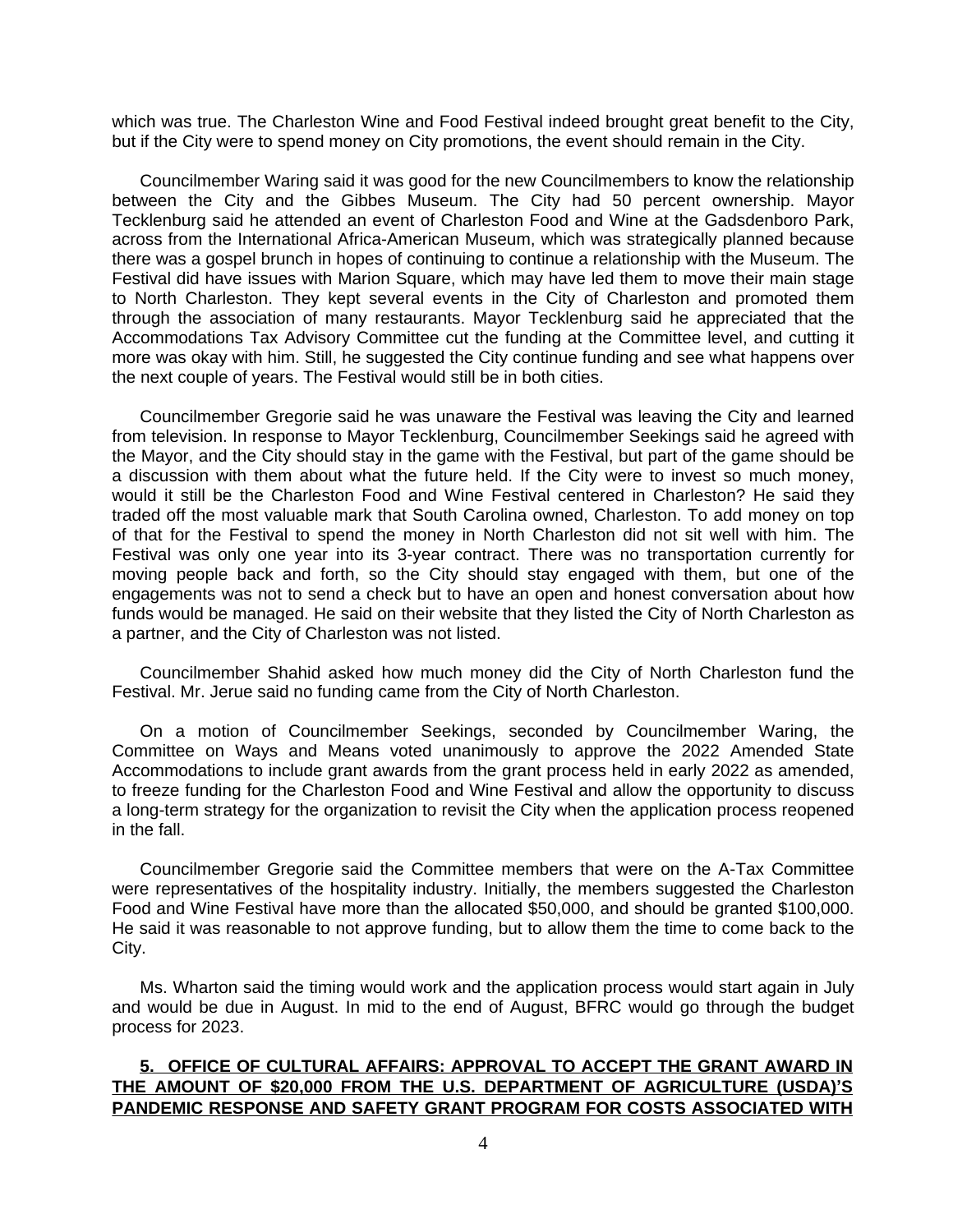## **ENHANCED SAFETY PROTOCOLS FOR CHARLESTON FARMERS MARKET AND WEST ASHLEY FARMERS MARKET. THERE IS NO CITY MATCH REQUIRED.**

On a motion of Councilmember Brady, seconded by Councilmember Mitchell, the Committee on Ways and Means voted unanimously to approve the grant award in the amount of \$20,000 from the U.S. Department of Agriculture (USDA)'s Pandemic Response and Safety Grant Program for costs associated with enhanced safety protocols for Charleston and West Ashley Farmers Markets.

**6. PARKS – CAPITAL PROJECTS: APPROVAL OF INTERNATIONAL AFRICAN AMERICAN MUSEUM GMP CHANGE ORDER #15 WITH TURNER CONSTRUCTION COMPANY IN THE AMOUNT OF \$2,332,588 FOR SUBCONTRACTOR CLAIMS DUE TO ROOFING DELAYS (\$244,076), GENERAL CONDITIONS FOR THE CONTRACTOR DUE TO DELAYS IN SUBSTANTIAL COMPLETION (\$689,706.34), PAYMENTS FOR BUILDER'S RISK INSURANCE DUE TO CONTRACT EXTENDING PAST THE CONTRACTUAL COMPLETION DATE (\$270,355) AND VARIOUS CHANGE REQUESTS IN DESIGN AND MATERIALS FROM THE IAAM (\$1,128,450.66). FUNDING WILL COME FROM THE OWNER SITEWORK ALLOWANCE (\$354,644), THE MOISTURE BARRIER BALANCE (\$65,167) AND THE OWNER CONTINGENCY ALLOWANCE (\$220,500) IN THE GMP CONTRACT. THE REMAINDER NEEDING COUNCIL'S APPROVAL IS \$1,692,277, AND THOSE FUNDS WILL COME FROM THE IAAM. APPROVAL OF CHANGE ORDER #15 WILL INCREASE THE GMP CONTRACT BY \$1,692,277 (FROM \$59,829,652 TO \$61,521,929). THE FUNDING SOURCES FOR THIS PROJECT ARE: ACCOMMODATIONS TAX (\$13,200,000), CHARLESTON COUNTY ACCOMMODATIONS TAX (\$12,500,000), STATE FUNDING (\$14,000,000), IAAM CONTRIBUTIONS (\$53,000,000).** 

On a motion of Councilmember Waring, seconded by Councilmember Mitchell, the Committee on Ways and Means voted unanimously to approve of International African American Museum GMP Change Order #15 with Turner Construction Company in the amount of \$2,332,588 for subcontractor claims due to roofing delays.

**7. PARKS – CAPITAL PROJECTS: APPROVAL OF INTERNATIONAL AFRICAN AMERICAN MUSEUM GMP CHANGE ORDER #16 WITH TURNER CONSTRUCTION COMPANY IN THE AMOUNT OF \$372,071 FOR LANDSCAPING CHANGES, SECURITY CAMERA AND ALARM CHANGES, AND KITCHEN CHANGES. FUNDING FOR THIS WILL COME FROM THE IAAM. APPROVAL OF CHANGE ORDER #16 WILL INCREASE THE GMP CONTRACT BY \$372,071 (FROM \$61,521,929 TO \$61,894,000). FUNDING SOURCES FOR THIS PROJECT ARE: ACCOMMODATIONS TAX (\$13,200,000), CHARLESTON COUNTY ACCOMMODATIONS TAX (\$12,500,000), STATE FUNDING (\$14,000,000), AND IAAM CONTRIBUTIONS (\$53,000,000).**

On a motion of Councilmember Waring, seconded by Councilmember Mitchell, the Committee on Ways and Means voted unanimously to approve of International African American Museum GMP Change Order #16 with Turner Construction Company in the amount of \$372,071 for landscaping changes, security camera and alarm changes, and kitchen changes.

Councilmember Seekings said there were distinguished guests in the building from the International African American Museum who should be recognized. Present was former Mayor Joe Riley, Edmund Most, and Bob Faust, Program Director and Sr. Project Manager of Cumming Corporation. Mr. Most said Mayor Riley was an instrumental figure and acted as the client in Capital Projects for the entire duration, along with the fantastic people he brought on his team. Mr.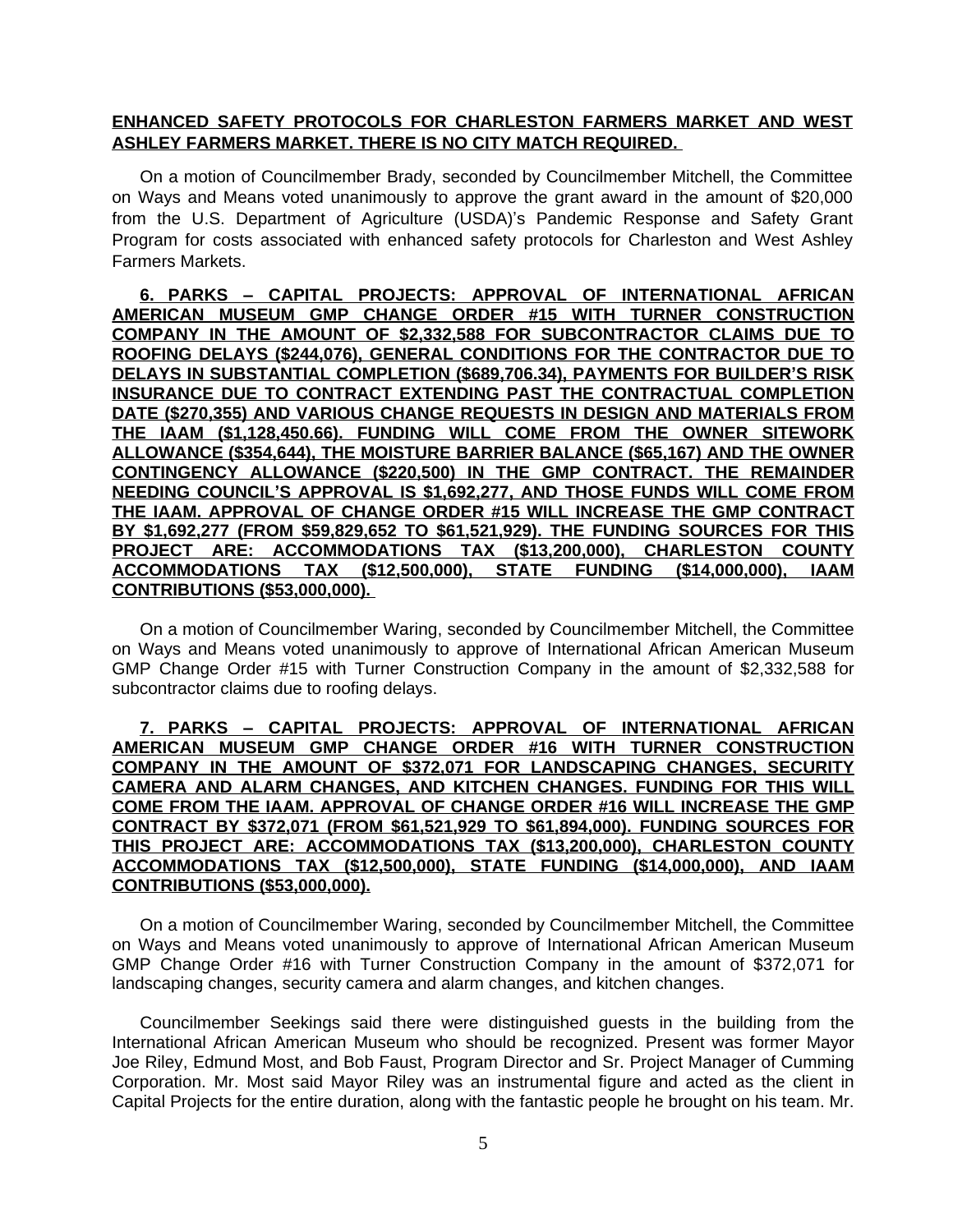Most said he had worked on the project since 2014 under a previous administration. Bob Faust worked Cumming, and Mr. Most said the project could not be done alone without the help of Cumming. The project was too complex. Cumming was fantastic and did the heavy lifting. Mr. Most thanked both Mayor Riley and Mr. Faust for their support in making everything happen. On Friday, the Temporary Certificate of Occupancy (TCO) was secured on the third floor of the building, which was a monumental achievement. This meant that staff could work inside the facility and help build the curatorial work and the up-fits of the museum.

Councilmember Waring asked what was the total funding and said the asset was coming to the City of Charleston. Mr. Most said the figure was somewhere between \$94,000,000 and \$98,000,000, but closer to the \$98,000,000 range. Councilmember Waring said, "In government, we say that's \$100,000,000."

There was laughter in the Chamber.

Mr. Most said it was the second largest capital project in the City's modern history behind the Gaillard Auditorium.

There was applause.

Councilmember Shahid said he went with Councilmember Waring to tour the facility. When they uncovered the facility, the building in which those who were enslaved, it was the first introduction to Charleston. African Americans exited the boat and went to a housing area to be cleansed. He said it was a chilling experience to witness where the exact footprint of the building was located. That part of the building would be highlighted when the public visited. The experience set the tone for the purpose of the museum and its impact on the citizens of Charleston and visitors. Councilmember Gregorie said the Museum's projection was anticipated to be 150,000 visitors annually.

**8. PARKS – CAPITAL PROJECTS: APPROVAL OF CANNON ST. FIRE STATION #6 RETROFIT – FEMA HMGP 4166-10 GRANT MODIFICATION ACCEPTANCE FOR ADDITIONAL FEDERAL FUNDS IN THE AMOUNT OF \$564,216.75 FOR PHASE 2 OF THE CANNON ST. FIRE STATION RETROFIT PROJECT. THIS INCREASES THE FEDERAL FUNDING FOR BOTH PHASES OF THE PROJECT TO \$3,942,388.50. THE ADDITIONAL MATCH OF \$188,072.25 WILL COME FROM 2018 GENERAL FUND RESERVES. THE PROJECT IS COMPLETE. APPROVAL OF THIS GRANT MODIFICATION DOES NOT ADJUST THE TOTAL PROJECT BUDGET OF \$5,754,229. FUNDING SOURCES FOR THIS PROJECT ARE: FEMA HMGP (\$3,942,388.50), 2015 IPRB BOND (\$1,126,057.25), 2015 GENERAL FUND RESERVES (\$269,000), AND 2018 GENERAL FUND RESERVES (\$416,783.25).**

On a motion of Councilmember Shahid, seconded by Councilmember Seekings, the Committee on Ways and Means voted unanimously to approve of Cannon Street Fire Station #6 Retrofit-FEMA HGMP 4166-10 Grant modification acceptance for additional Federal funds in the amount of \$564,216.75 for Phase 2 of the Cannon St. Fire Station Retro-fit project.

Councilmember Seekings encouraged the Councilmembers to visit the Cannon Street Fire Station. When he visited on Sunday morning, he witnessed people walking down the street and interacting with the firefights, which brought life to that corner. He said it was an incredible space that would keep the citizen protected.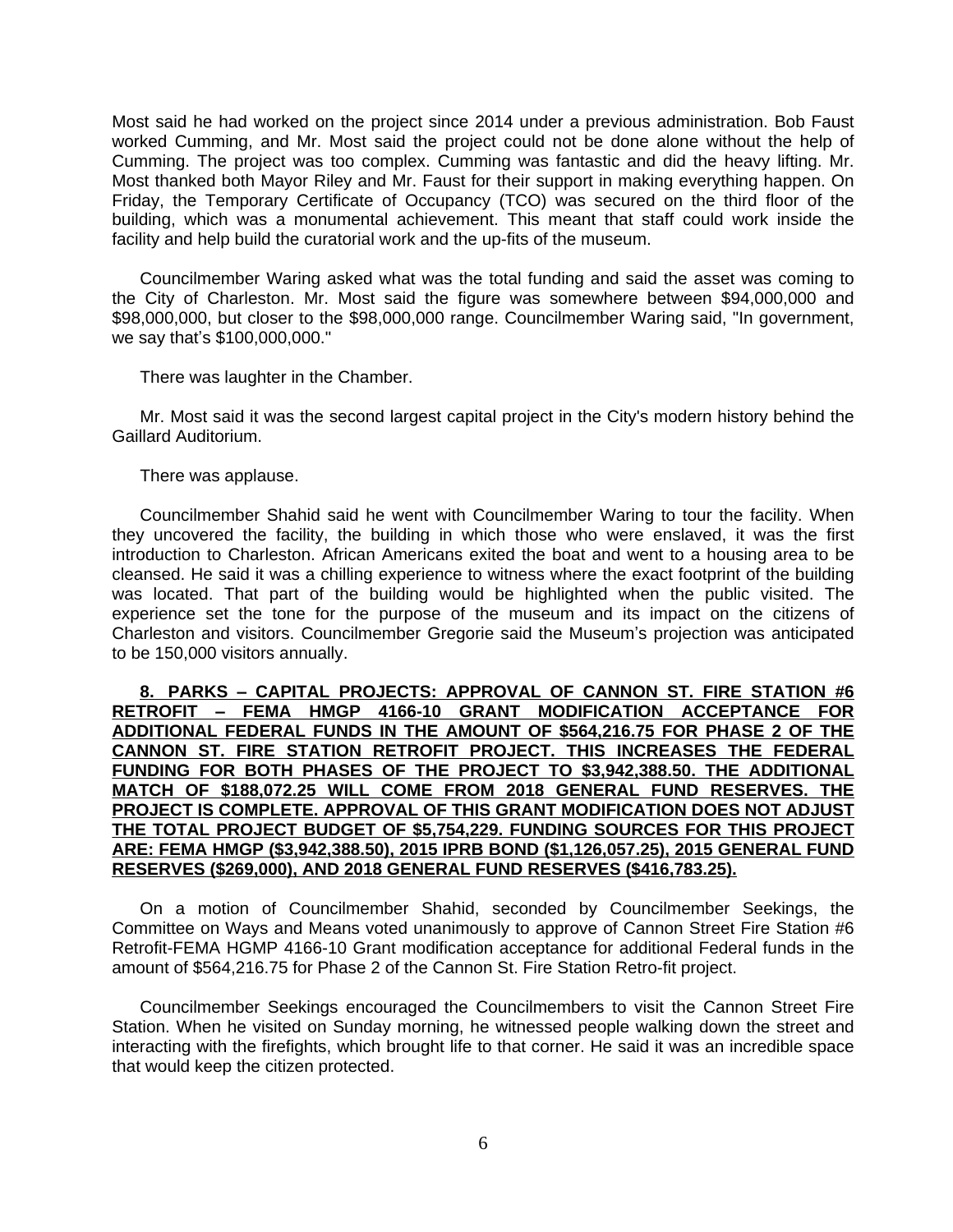### **9. STORMWATER MANAGEMENT: APPROVAL OF CHURCH CREEK DRAINAGE BASIN IMPROVEMENTS FEE AMENDMENT #6 WITH WESTON & SAMPSON ENGINEERS IN THE AMOUNT OF \$69,574 FOR THE FINAL US ARMY CORPS OF ENGINEERS PERMITTING FOR THE GLENN MCCONNELL PARKWAY CULVERTS. APPROVAL OF FEE AMENDMENT #6 WILL INCREASE THE PROFESSIONAL SERVICES CONTRACT BY \$69,574 (FROM \$618,231 TO \$687,805). FUNDING FOR THIS PROJECT IS THE DRAINAGE FUND.**

On a motion of Councilmember Shealy, seconded by Councilmember Shahid, the Committee on Ways and Means voted unanimously to approve of Church Creek Drainage Basin Improvements Fee Amendment #6 with Weston & Sampson Engineers in the amount of \$69,574 for the final US Army Corps of Engineers permitting for the Glenn McConnell Parkway culverts.

**10. STORMWATER MANAGEMENT: APPROVAL OF THE LOW BATTERY SEAWALL REPAIRS – PHASE III MEMORANDUM OF AGREEMENT WITH CPW FOR IN-CONTRACT UTILITY WORK ON THE LOW BATTERY SEAWALL REPAIRS PHASE III PROJECT FROM KING ST. TO LIMEHOUSE ST. REIMBURSEMENT WILL BE PROVIDED BY CPW FOR EXPENSES INCURRED IN THE CONTRACT FOR WATER AND SEWER UTILITY WORK.THE ESTIMATED DOLLAR AMOUNT IS AROUND \$2,000,000 AND COULD BE MORE OR LESS DEPENDING ON HOW MUCH ACTUAL CWS RELATED WORK IS PERFORMED DURING THIS PHASE OF THE PROJECT.** 

On a motion of Councilmember Seekings, seconded by Councilmember Shahid, the Committee on Ways and Means voted unanimously to approve of the Low Battery Seawall Repairs – Phase III Memorandum of Agreement with CPW for in-contract utility work on the Low Battery Seawall Repairs project from King St. to Limehouse St.

**11. HOUSING AND COMMUNITY DEVELOPMENT: APPROVAL OF A MEMORANDUM OF UNDERSTANDING (MOU) TEMPLATE BETWEEN THE CITY OF CHARLESTON AND PARTNER ORGANIZATIONS. THE MOU WOULD BE EXECUTED BETWEEN THE CITY OF CHARLESTON AND ORGANIZATIONS PARTNERING WITH THE CITY OF CHARLESTON TO PROVIDE SPECIFIC SERVICES TO PERSONS EXPERIENCING HOMELESSNESS OR THOSE AT-RISK OF BECOMING HOMELESS AT THE HOPE CENTER. APPROVAL IS ALSO REQUESTED FOR THE EXECUTION OF THE MOUS FOR EACH ORGANIZATION UPON REVIEW BY CORPORATION COUNCIL.**

On a motion of Councilmember Mitchell, seconded by Councilmember Waring, the Committee on Ways and Means voted unanimously to approve a Memorandum of Understanding template between the City of Charleston and partner organizations.

## **12. HOUSING AND COMMUNITY DEVELOPMENT: REQUEST THE MAYOR AND CITY COUNCIL APPROVE \$500,000 IN TIF FUNDING TO SUPPORT DEVELOPMENT OF FIFTY-FIVE (55) AFFORDABLE RENTAL APARTMENTS AT THE LOWLINE AFFORDABLE HOUSING DEVELOPMENT. COUNCIL ORIGINALLY ALLOCATED \$1.5M FOR THIS PROJECT, AND THE DEVELOPER PREVIOUSLY REQUESTED \$900,000 OF THE FUNDS. DUE TO INCREASED CONSTRUCTION COSTS, THEY ARE REQUESTING AN ADDITIONAL \$500,000 IN TIF FUNDING FROM THE ORIGINAL APPROVAL AMOUNT.**

On a motion of Councilmember Mitchell, seconded by Councilmember Waring, the Committee on Ways and Means voted unanimously to approve \$500,000 in TIF funding to support development of fifty-five (55) affordable rental apartments at the Lowline Affordable Housing Development.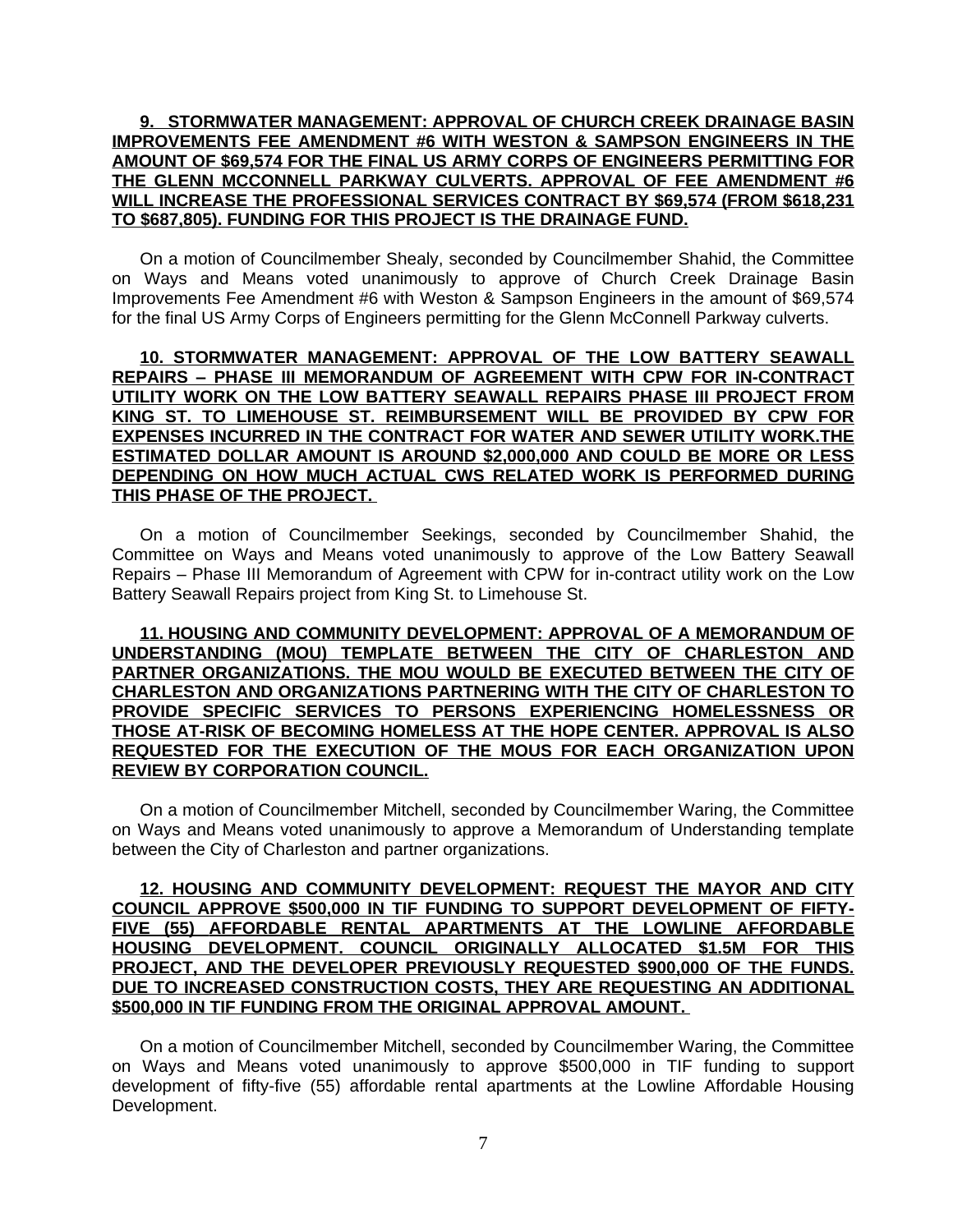### **13. POLICE DEPARTMENT: APPROVAL TO SUBMIT AN APPLICATION FOR THE 2022 DUKE ENERGY SC EMERGENCY PREPAREDNESS/STORM GRANT IN THE AMOUNT OF \$12,050 FOR PUBLICATION OF HURRICANE PREPARATION GUIDES AND PROMOTIONAL PENS. THE APPLICATION IS DUE APRIL 29, 2022. THERE IS NO CITY MATCH REQUIRED FOR THIS GRANT.**

On a motion of Councilmember Shealy, seconded by Councilmember Mitchell, the Committee on Ways and Means voted unanimously to approve submittal of an application for the 2022 Duke Energy SC Emergency Preparedness/Storm Grant in the amount of \$12,050 for publication of hurricane publication guides and promotional pens.

### **14. POLICE DEPARTMENT: APPROVAL TO SIGN A CARFAX ENROLLMENT FORM GIVING CPD ACCESS TO CARFAX INVESTIGATIVE TOOLS WHICH PROVIDE MOTOR VEHICLE DATA FOR INVESTIGATIVE PURPOSES. THERE IS NO COST FOR THIS SERVICE.**

On a motion of Councilmember Shealy, seconded by Councilmember Mitchell, the Committee on Ways and Means voted unanimously to approve signage of a CARFAX Enrollment Form giving CPD access to CARFAX investigative tools which provide motor vehicle data for investigative purposes.

# **15. THE COMMITTEE ON REAL ESTATE (MEETING WAS HELD ON MONDAY, APRIL 25, 2022 AT 3:00 P.M., CONFERENCE CALL: 1-929-205-6099; ACCESS CODE: 835 678 884)**

- a. Request to authorize the extension of deadline from May 1, 2022 to August 1, 2022 in the Memorandum of Understanding between the City of Charleston and Landmark Enterprises, LLC regarding 14 Sumar Street. The property is owned by the City of Charleston.
- b. Please consider the following annexations:
	- (i) 2506 Birkenhead Drive (0.25 acre) (TMS # 309-13-00-051), West Ashley, (District 2). The property is owned by Christopher R Jefferies.
	- (ii) 1940 Capri Drive (0.6 acre) (TMS # 350-14-00-039), West Ashley, (District 5). The property is owned by Jeffrey and Meredith Fox.
	- (iii) 1804 Able Street (0.25 acre) (TMS # 351-02-00-035), West Ashley, (District 7). The property is owned by Lanita Brown.

Councilmember Appel, Chairman of the Real Estate Committee, said the first item was an extension of a Memorandum of Understanding between the City of Charleston and Landmark Enterprises, LLC regarding 14 Sumar Street, also known as the old Piggly Wiggly. The extension was for 90 days. The Committee on Real Estate approved the proposal unanimously. There was also a recent update on the project from the West Ashley Revitalization Committee.

Finally, there were three annexations, which were all approved by the Committee.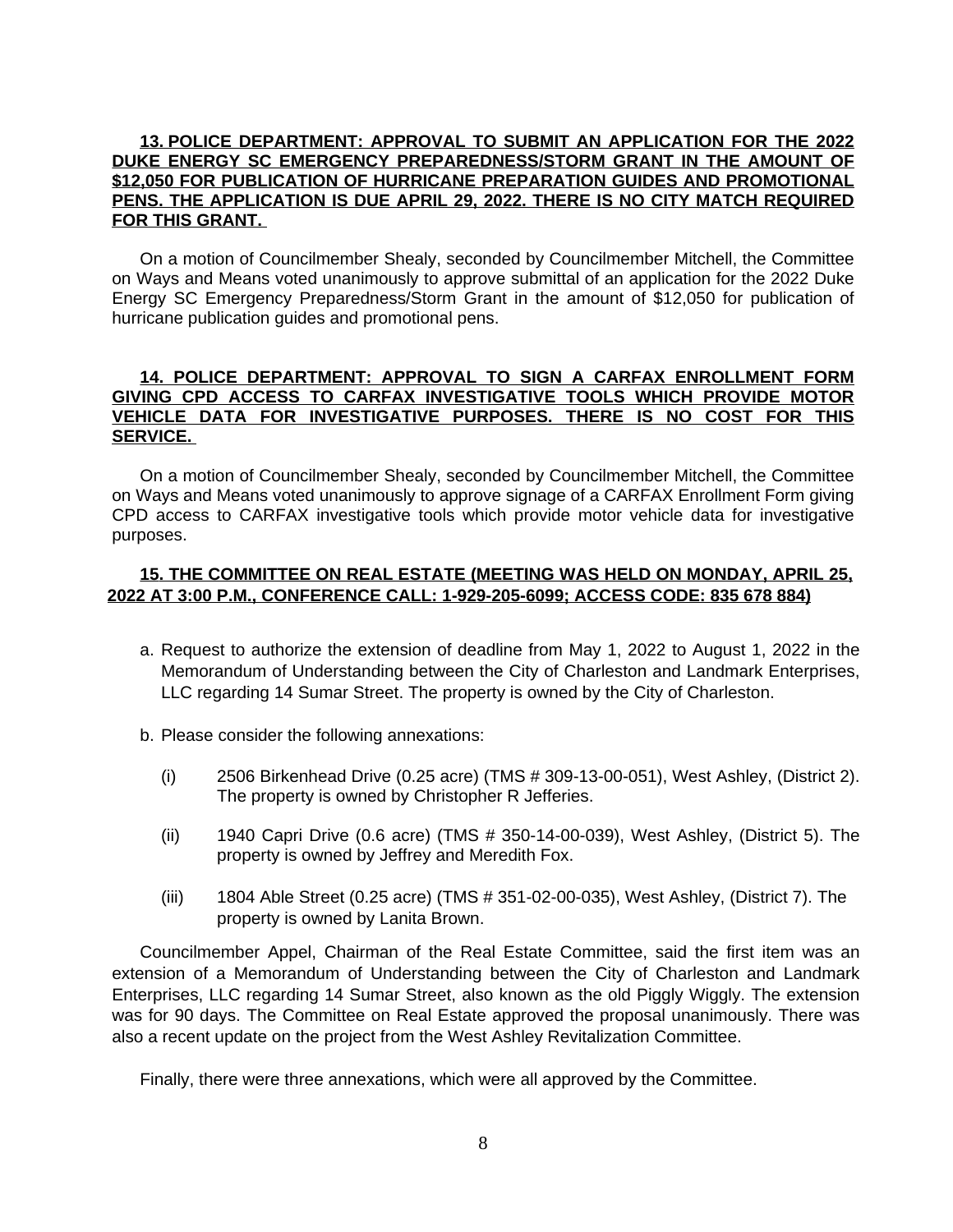Councilmember Appel also recognized the new Annexation Planner in the Planning Department, Mollie Jones.

On a motion of Councilmember Appel, seconded by Councilmember Mitchell, the Committee on Ways and Means voted unanimously to approve the Real Estate report as presented and considered giving first reading to the following bills:

*An ordinance to provide for the annexation of property known as 1804 Able Street (0.25 acre) (TMS# 351-02-00-035), West Ashley, Charleston County, to the City of Charleston, shown within the area annexed upon a map attached hereto and make it part of District 7. The property is owned by Lanita Brown.*

*An ordinance to provide for the annexation of property known as 2506 Birkenhead Drive (0.25 acre) (TMS# 309-13-00-051), West Ashley, Charleston County, to the City of Charleston, shown within the area annexed upon a map attached hereto and make it part of District 2. The property is owned by Christopher R. Jefferies.*

*An ordinance to provide for the annexation of property known as 1940 Capri Drive (0.6 acre) (TMS# 350-14-00-039), West Ashley, Charleston County, to the City of Charleston, shown within the area annexed upon a map attached hereto and make it part of District 5. The property is owned by Jeffrey and Meredith Fox.*

Councilmember Shahid said Eric Pohlman, City of Charleston West Ashley Projects Manager, Jason Ward, and Jonathan Oakman, partners with Landmark Enterprises and Liollio Architecture were present to make a report during the Communications Updates. He said the 90-day delay was not a delay in the work. The team was scheduled to go before the Design Review Board at the May meeting, which will be one of the first in-person meetings. He wanted the public to be aware. While there was a funding issue to working out with the MOU, the other plans for public review were still going forward in May.

Mayor Tecklenburg made the following highlights on items from the Ways and Means report. He said the City had challenges managing tourism, and it was an ongoing concern. However, the City was blessed to be able to allocate \$7.5M of funds for various projects and organizations, including the City's bond service on the International African American Museum, Piccolo Festival, MOJA Festival, and other cultural organizations that brought heads and beds to the community. Continuing with other highlights, Mayor Tecklenburg mentioned the joy of having Fire Station #6 opened on Cannon Street. The City also approved moving forward with the Lake Dotterer Connection under the Glenn McConnell Freeway. Other approvals included a partnership reaffirmed with Charleston Water Service, where they would spend about \$2M to help with the \$2.7M on the Low Battery Seawall Project. He said the City set the paradigm for operating a facility and continued to help those who experienced homelessness in the City and came up with additional funding to help create 55 new affordable housing units. He commended City Council for a job well done.

There being no further business presented, the Committee on Ways and Means adjourned at 5:03 p.m.

Velvett Simmons